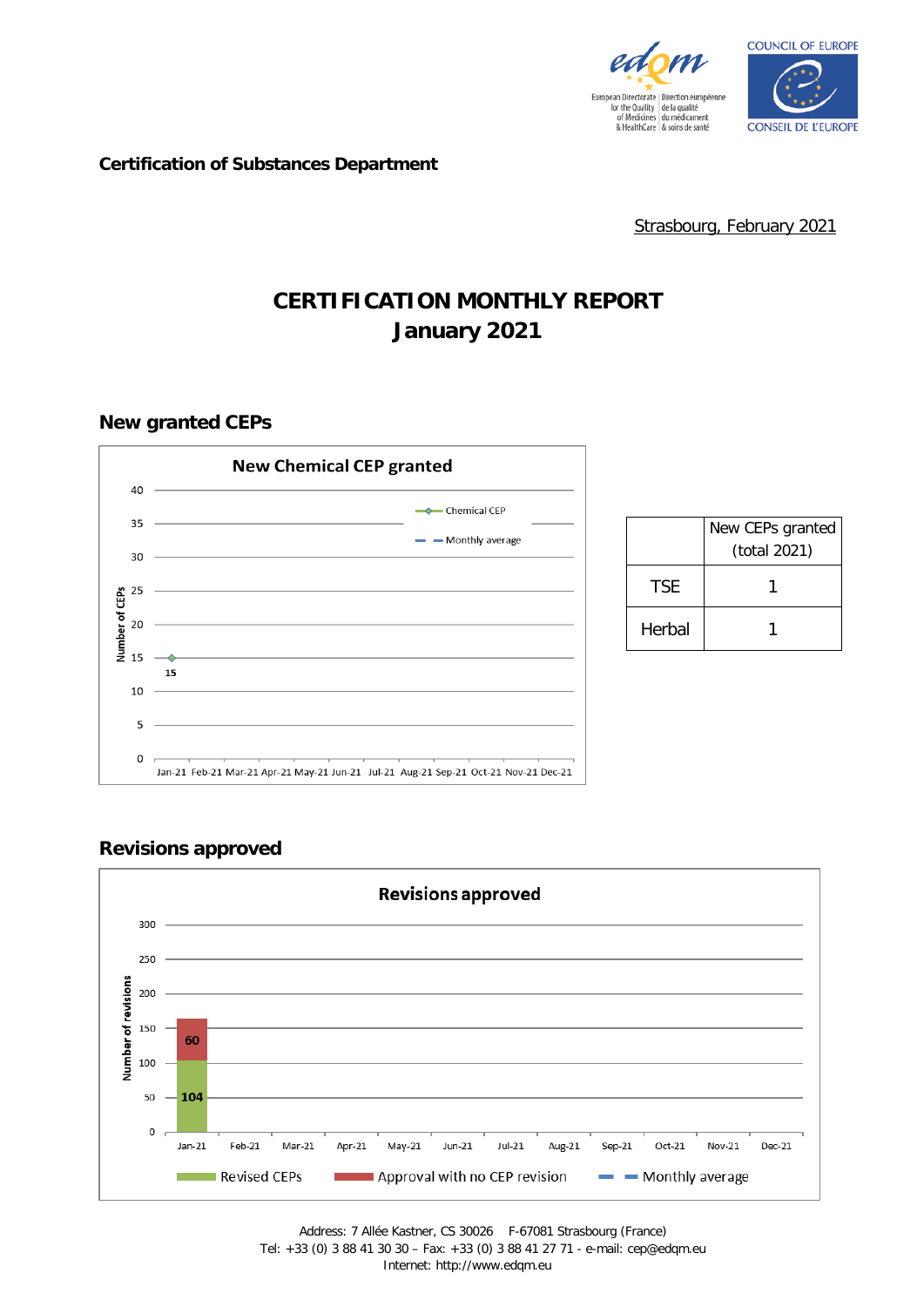## **Time for treatment (rate of dossiers treated in time for chemical applications)**



Delays are still observed in the treatment of New Dossiers and Revisions.



#### **Inspections**